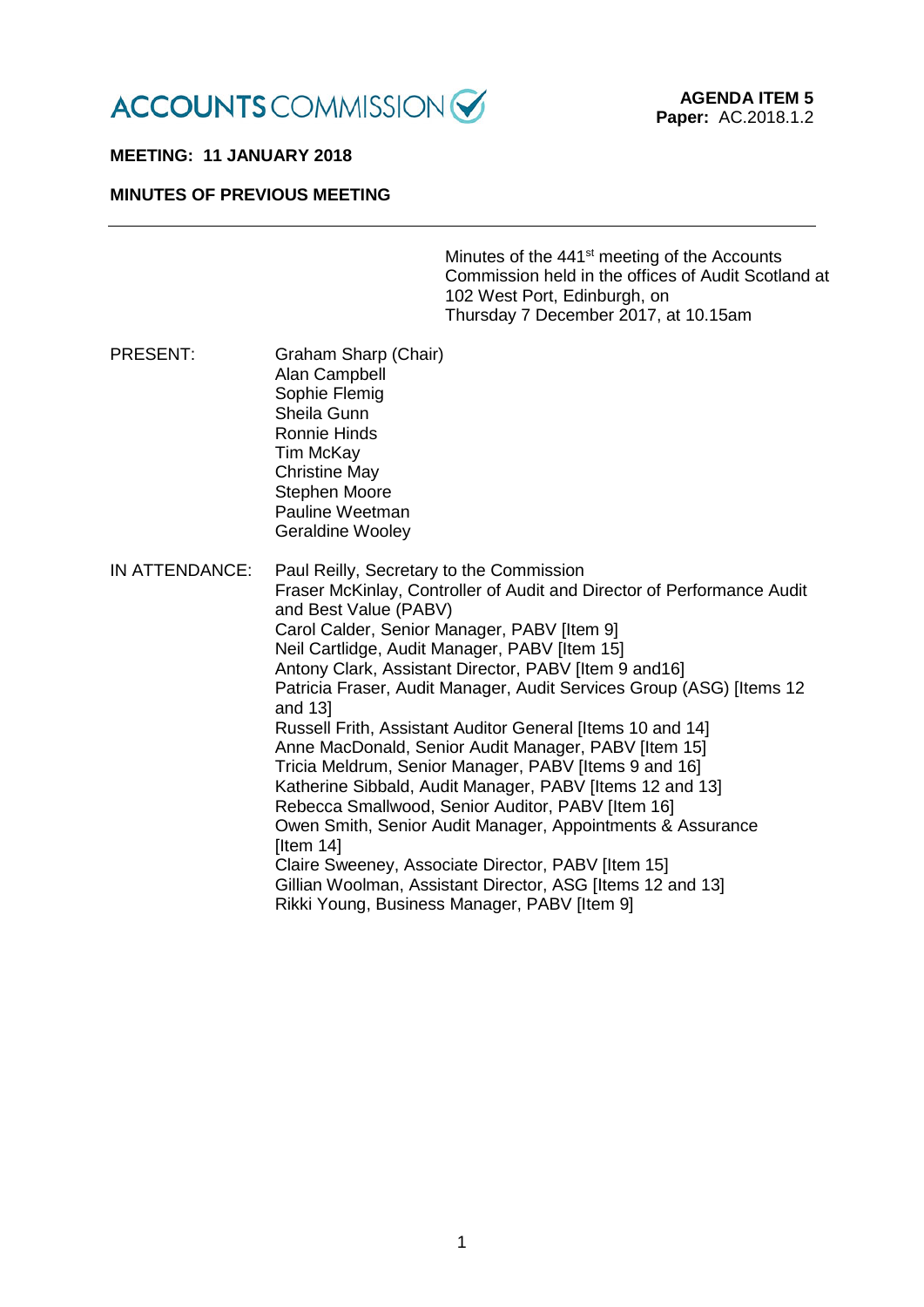# Item No Subject

- 1. Apologies for absence<br>2. Declarations of interest
- 2. Declarations of interest<br>3. Decisions on taking bus
- 3. Decisions on taking business in private<br>4. Minutes of meeting of 9 November 2017
- 4. Minutes of meeting of 9 November 2017
- 5. Minutes of meeting of PA Committee of 23 November 2017
- 6. Audit Scotland Board Update
- 7. Update report by the Secretary to the Accounts Commission<br>8. Update report by the Controller of Audit
- 8. Update report by the Controller of Audit<br>9. Work programme refresh
- 9. Work programme refresh<br>10. Audit Quality Framework
- **Audit Quality Framework**
- 11. Ethical Advice to the Commission
- 12. Best Value Assurance Report: Orkney Islands Council
- 13. Best Value Assurance Report: Orkney Islands Council<br>14. 2017/18 Audits Local Government Fees
- 14. 2017/18 Audits Local Government Fees<br>15. Health & Social Care Integration: Briefing
- 15. Health & Social Care Integration: Briefing<br>16. Performance Audit: Early Learning and Ch
- Performance Audit: Early Learning and Childcare Draft report
- 17. Commission business matters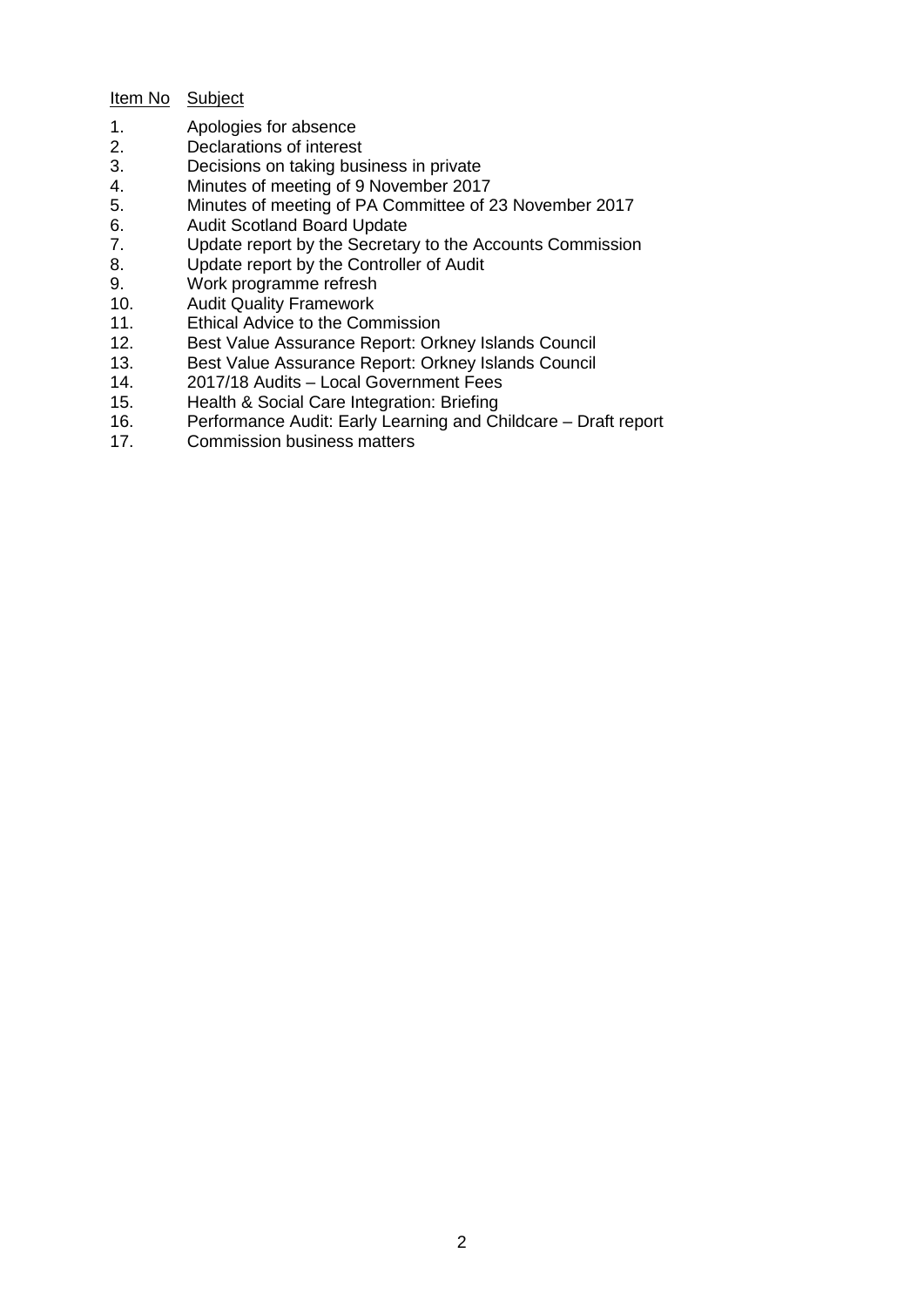# 1. Apologies for absence

It was noted that apologies for absence had been received from Sandy Cumming.

# 2. Declarations of interest

The following declarations of interest were made:

- Sheila Gunn, in item 7, as Vice-Chair of the Wheatley Group, in relation to references to housing matters.
- Christine May, in item 12, as former Chair of Fife Cultural Trust, in relation to references to arm's-length external organisations.

#### 3. Decisions on taking business in private

It was agreed that the following items be taken in private:

- Item 13 requires the Commission to consider actions in relation to a report by the Controller of Audit. The Commission is then obliged by statute to inform the council in question of its decision, which the Commission does before making the decision public.
- Item 14 proposes a report from the Assistant Auditor General on the local government fees, in relation to which the Commission may wish to discuss confidential audit matters with the author.
- Item 15 is a briefing paper on which the Commission may wish to discuss confidential audit matters with the author.
- Item 16 proposes a draft audit report which the Commission is to consider in private before publishing.

No business was notified by members for item 17 and thus the Chair advised that the item would not require discussion.

#### 4. Minutes of meeting of 9 November 2017

The Commission approved as a correct record the minutes of the meeting of 9 November.

Arising therefrom, in relation to item 6, second bullet point, the Commission noted advice from Sophie Flemig that her suggestion for the committee day speakers' programme related specifically to engagement with the third sector, both related to older people's care but also in a wider sense.

# 5. Minutes of meeting of Performance Audit Committee of 23 November 2017

The Commission approved as a correct record the minutes of the meeting of the Performance Audit Committee of 23 November, subject to noting that Geraldine Wooley was not in attendance at the meeting.

# 6. Audit Scotland Board Update

The Commission considered a report by the Secretary providing an update on the business of the Audit Scotland Board, including the minute of the meeting of the Board of 25 October 2017.

In relation to paragraphs 12 and 13 of the minute and in response to a query from Sophie Flemig, the Commission agreed that updates on the Audit Scotland Digital Audit Strategy and Audit Scotland Digital Services be made to the Commission at the appropriate opportunity.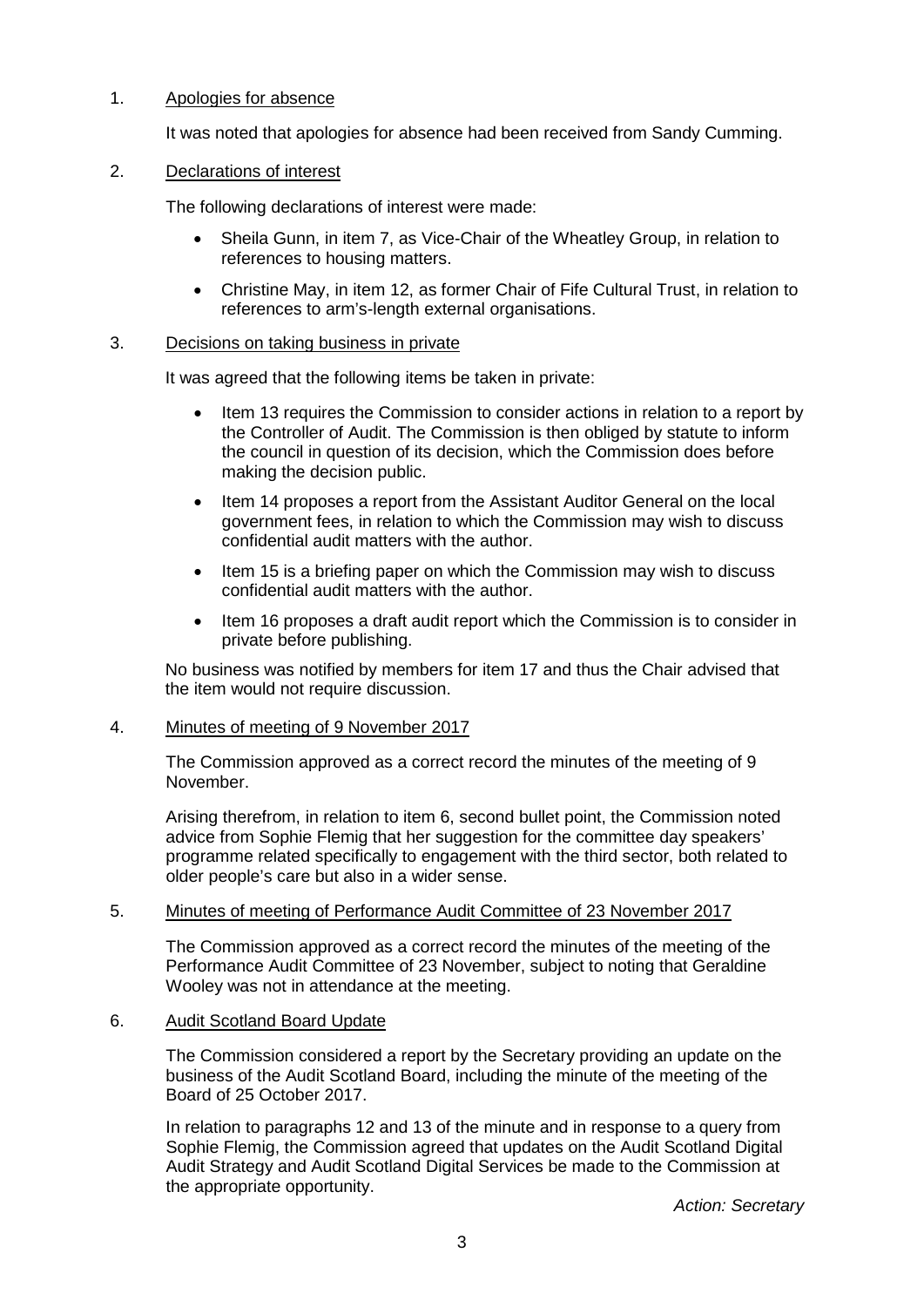Thereafter, the Commission noted the report.

### 7. Update report by the Secretary to the Accounts Commission

The Commission considered a report by the Secretary to the Commission providing an update on significant recent activity relating to local government and issues of relevance or interest across the wider public sector.

During discussion, the Commission:

• In relation to paragraph 11, agreed that papers on the Audit Scotland staff conference be made available on the members' extranet.

# *Action: Secretary*

- Noted advice from the Secretary that in paragraph 15 there should be inserted, after "consultation on the", "Practical Fire Safety Guidance for Existing Premises with Sleeping Accommodation".
- In relation to paragraphs 20 and 53, in response to a point made by Pauline Weetman, agreed to retain an interest in relation to equalities and diversity implications of the participatory budgeting initiative being taken forward by the Scottish Government.

# *Action: Director of PABV and Secretary*

• In relation to paragraph 22, in response to a query from Stephen Moore, noted advice from the Director of PABV that he would be keeping a watching brief on the progress of the new General Practitioners' contract, and would report to the Commission as appropriate.

# *Action: Director of PABV*

• In relation to paragraph 39, in response to a point made by Pauline Weetman, agreed to retain its interest in encouraging a more effective approach to local government financial returns to the Scottish Government.

#### *Actions: Director of PABV and Secretary*

Following discussion, the Commission agreed to note the report.

### 8. Update report by the Controller of Audit

The Controller of Audit provided a verbal update on his recent activity including meetings and discussions with stakeholders.

During discussion, the Commission noted advice from the Controller of Audit that an error had regrettably been identified in the Local Government Financial Overview following its publication and in the evidence presented by him to the Local Government and Communities Committee on 29 November. He advised that the error had been rectified on the Commission website and appropriate stakeholders notified, including COSLA and the Scottish Government, and a letter to the Convener of the Local Government and Communities Committee.

The Commission noted that the Controller of Audit would be reviewing the matter further and would report back to the Commission accordingly.

Following discussion, the Commission noted the update.

#### 9. Work programme refresh

The Commission considered a report by the Secretary introducing Audit Scotland's proposals for the annual refresh of the Commission's rolling work programme.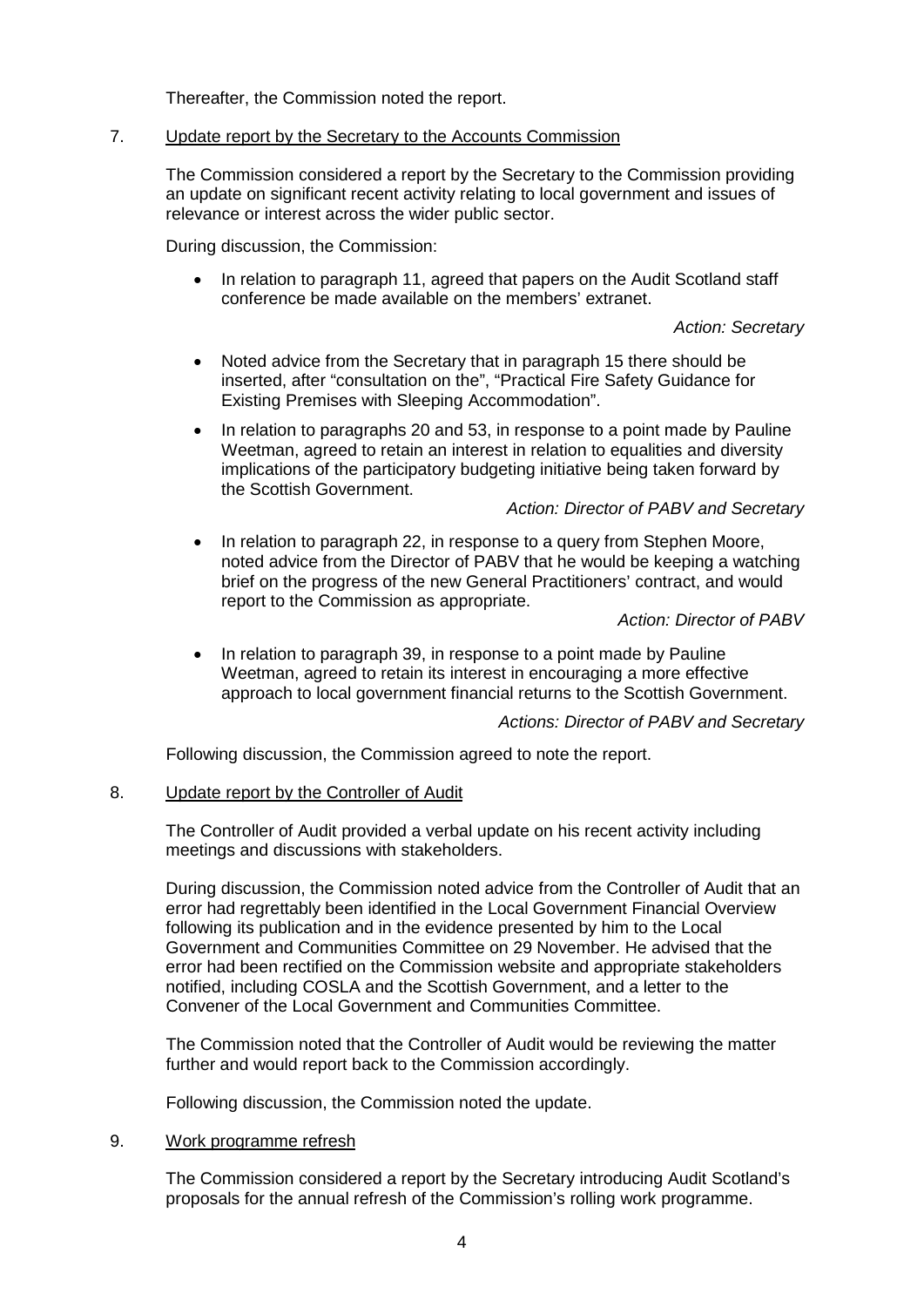During discussion, the Commission:

- Approved a proposed draft work programme incorporating detailed proposals for 2018/19 and 2019/20, subject to the following being considered by the Chair in consultation with the Auditor General for Scotland, as a basis for consultation with stakeholders:
	- o Reversing the phasing of the proposed performance audits on Innovative Financing (City Deals) (2018/19) and Value for money of NPD projects (2019/20).
	- o In noting that the proposed draft work programme contain a commitment to a *How councils work* report in 2018/19, that further consideration be given to this matter following consideration of the first six Best Value Assurance Reports and the Controller of Audit's Annual Assurance and Risks Report.
	- o In relation to community justice, and with reference to paragraph 7 of the minutes of the Performance Audit Committee of 23 November, that one performance audit be programmed in 2021/22, with a briefing paper in this regard to be considered by the Commission and Auditor General on progress as appropriate.
	- o Consequently, that a proposed performance audit on the role of local authorities in economic development be phased earlier.
- To note advice from the Director that he would report as part of the review of auditing Best Value the resource allocation of Best Value Assurance Reports versus "other local government Best Value audit and intelligence activity" as referred to in the work programme proposals paper.
- Further in this regard, that more explanation of resource allocation be provided in future such reports.
- Noted advice from the Director that he was in discussion with the Secretary around further refining reporting of the progress of work programme to the Commission.
- Agreed that a degree of flexibility and responsiveness in the work programme is essential.
- Noted that the work programme proposals as presented incorporate postpublication promotion activity for all performance audits, to be considered by the Commission as appropriate.
- Agreed as part of the work programme a series of outputs beyond audit work, arising from programme development work, to be reported to the Commission.
- Noted the planned activities around the diversity and equality implications of the work programme.
- Approved the proposed consultation arrangements with stakeholders.
- Noted that the Secretary would report back on the outcome of the consultation.

*Actions: Director of PABV and Secretary*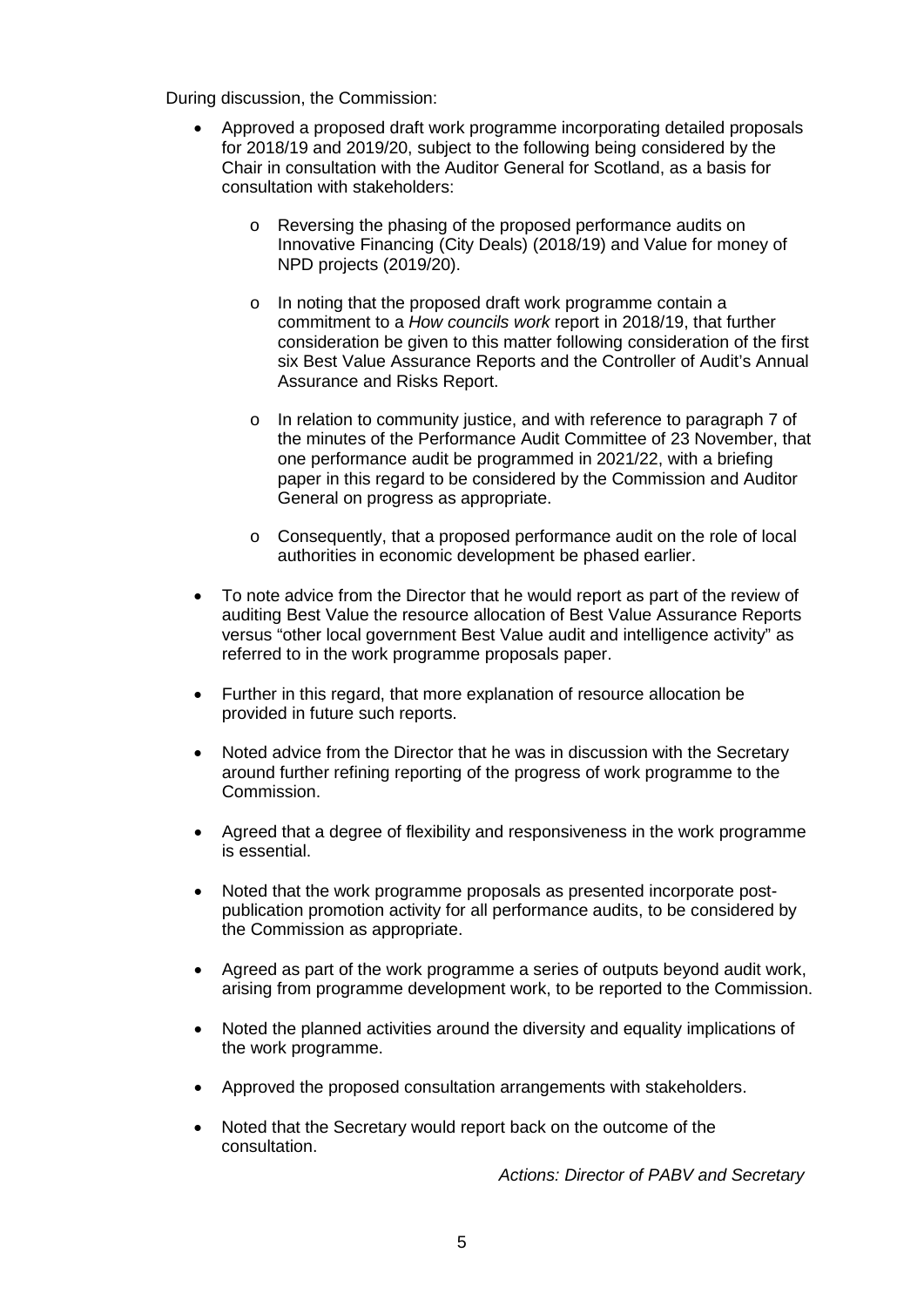# 10. Audit quality framework

The Commission considered a report by the Secretary to the Commission presenting the agreed Audit Quality Framework.

Following discussion, the Commission agreed to note the framework, subject to noting that it would include a reference to the role of Audit Scotland's ethics partner.

#### 11. Ethical advice to the Commission

The Commission noted advice from the Chair that, following discussion with the Secretary, he had agreed to defer consideration of a report by the Secretary proposing how the Commission sources ethical advice, both in relation to the Financial Reporting Council Ethical Standard and the Ethical Standards in Public Life in Scotland.

#### 12. Best Value Assurance Report: Orkney Islands Council

The Commission considered a report by the Secretary to the Commission presenting the Controller of Audit's Best Value Assurance Report on Orkney Islands Council and seeking direction on how to proceed.

Following questions to the Controller of Audit, the Commission agreed to consider in private how to proceed.

# 13. Best Value Assurance Report: Orkney Islands Council [*in private*]

The Commission discussed how to proceed in relation to the statutory report by the Controller of Audit on the Best Value Assurance Report on Orkney Islands Council.

Following discussion, the Commission agreed to make findings, to be published on 14 December 2017.

*Actions: Secretary and Controller of Audit*

# 14. 2017/18 audits - local government fees [in private]

The Commission considered a report by the Assistant Auditor General with details of audit fees for the local government sector for 2017/18 audit year.

During discussion, the Commission agreed:

- That the Financial Audit and Assurance Committee be kept apprised of the issues arising from the audit of integration joint boards
- To note advice from the Controller of Audit that he would include in the review of auditing Best Value consideration of Best Value in integration joint boards.

*Actions: Controller of Audit*

Thereafter, the Commission noted the report.

### 15. Briefing: Health and social care integration [in private]

The Commission considered a report by the Director of PABV providing an update on current issues in relation to health and social care integration, based on current intelligence.

During discussion, the Commission agreed: